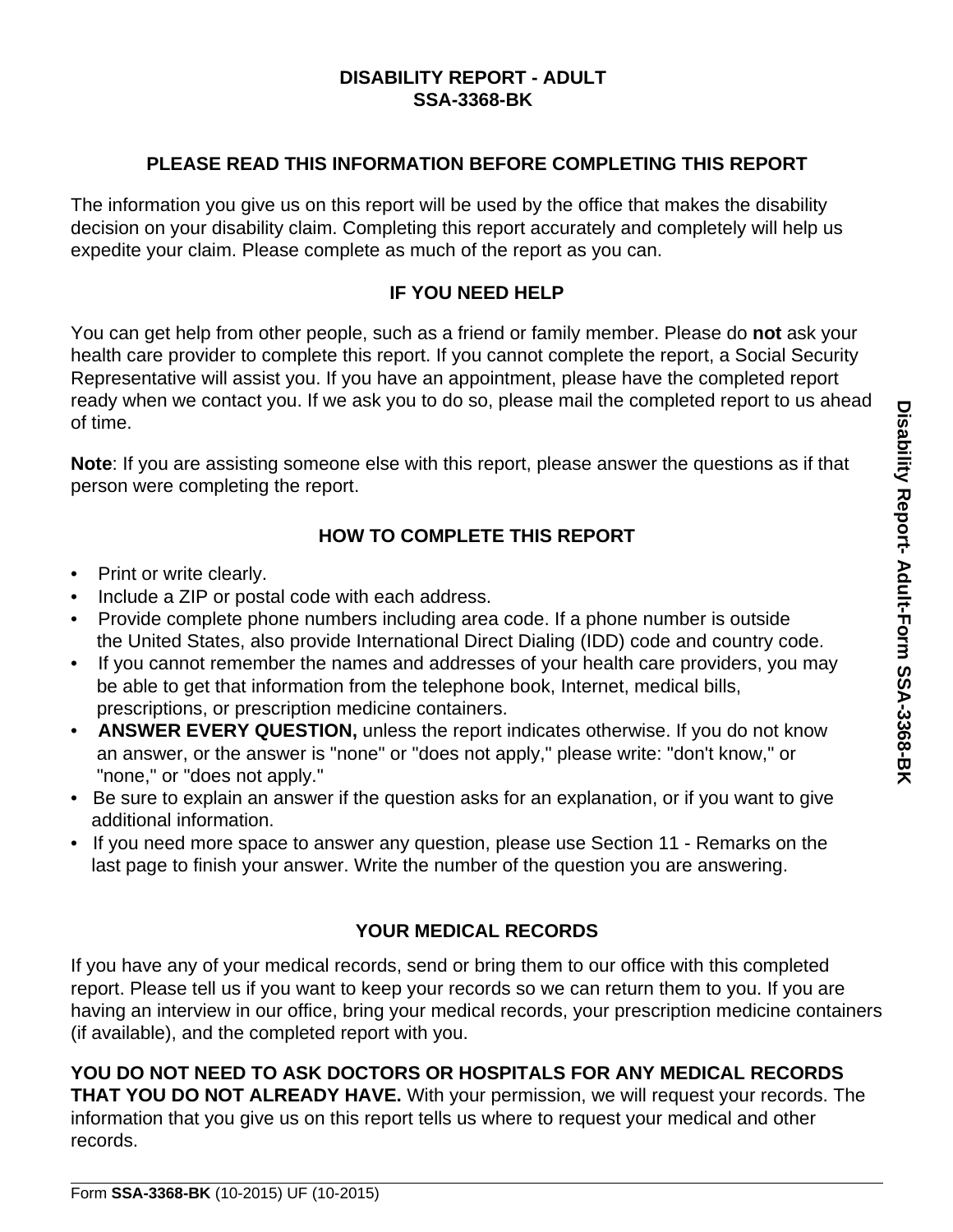## **WHAT WE MEAN BY "DISABILITY"**

"Disability" under Social Security is based on your inability to work. For purposes of this claim, we want you to understand that "disability" means you are unable to work as defined by the Social Security Act. You will be considered disabled if you are unable to do any kind of work for which you are suited and if your disability is expected to last (or has lasted) for at least a year or is expected to result in death. So when we ask "when did you become unable to work," we are asking when you became disabled as defined by the Social Security Act.

## **Privacy Act Statement Collection and Use of Personal Information**

Section 205(a), 223(d), and 1631(e)(1) of the Social Security Act, as amended, authorize us to collect this information. We will use the information you provide to make a decision on the named claimant's claim.

Furnishing us this information is voluntary. However, failing to provide us with all or part of the information could prevent us from making an accurate and timely decision on the named claimant's claim.

We rarely use the information you supply for any purpose other than to make decisions regarding claims. We may also disclose information to another person or to another agency in accordance with approved routine uses, which include but are not limited to the following:

- 1. To enable a third party or an agency to assist Social Security in establishing rights to Social Security benefits and/or coverage;
- 2. To comply with Federal laws requiring the release of information from Social Security records (e.g., to the Government Accountability Office and Department of Veterans' Affairs);
- 3. To make determinations for eligibility in similar health and income maintenance programs at the Federal State, and local level; and,
- 4. To facilitate statistical research, audit, or investigative activities necessary to assure the integrity and improvement of Social Security programs (e.g., to the Bureau of the Census and private concerns under contract to Social Security).

We may also use the information you provide in computer matching programs. Matching programs compare our records with records kept by other Federal, State, or local government agencies. Information from these matching programs can be used to establish or verify a person's eligibility for federally-funded or administered benefit programs and for repayment of payments or delinquent debts under these programs.

A complete list of routine uses for this information is available in Systems of Records Notice entitled, Claims Folders Systems, 60-0089. This notice, additional information regarding this form, and information regarding our programs and systems, are available on-line at<www.socialsecurity.gov> or at your local Social Security office.

**Paperwork Reduction Act Statement** - This information collection meets the requirements of 44 U.S.C. § 3507, as amended by section 2 of the Paperwork Reduction Act of 1995. You do not need to answer these questions unless we display a valid Office of Management and Budget control number. We estimate that it will take about 90 minutes to read the instructions, gather the facts, and answer the questions. **SEND OR BRING THE COMPLETED FORM TO THE OFFICE THAT REQUESTED IT. You can find your local Social Security office through SSA's website at [www.socialsecurity.gov.](www.socialsecurity.gov) Offices are also listed under U. S. Government agencies in your telephone directory or you may call Social Security at 1-800-772-1213 (TTY 1-800-325-0778)**. *You may send comments on our time estimate above to: SSA, 6401 Security Blvd, Baltimore, MD 21235-6401. Send only comments relating to our time estimate to this address, not the completed form.*

## **AFTER COMPLETING THIS REPORT, REMOVE THIS SHEET AND KEEP IT FOR YOUR RECORDS**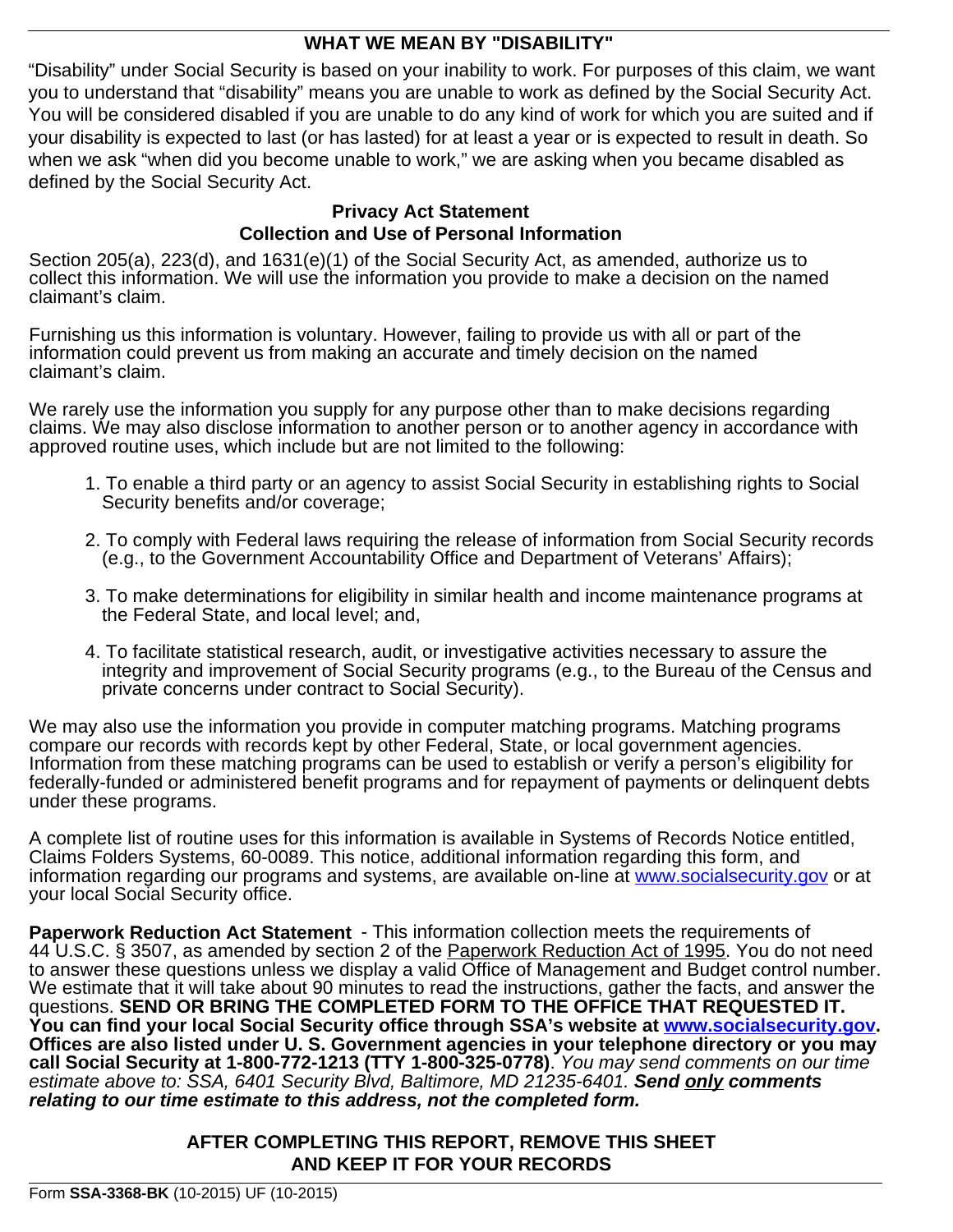# **DISABILITY REPORT ADULT**

**For SSA Use Only- Do not write in this box. Related SSN**

**Number Holder**

| Anyone who makes or causes to be made a false statement or representation of material fact for use in determining a     |
|-------------------------------------------------------------------------------------------------------------------------|
| payment under the Social Security Act, or knowingly conceals or fails to disclose an event with an intent to affect an  |
| initial or continued right to payment, commits a crime punishable under Federal law by fine, imprisonment, or both, and |
| may be subject to administrative sanctions.                                                                             |

**If you are filling out this report for someone else**, please provide information about him or her. When a question refers to "you" or "your," it refers to the person who is applying for disability benefits.

| SECTION 1 - INFORMATION ABOUT THE DISABLED PERSON |                             |  |  |  |  |  |
|---------------------------------------------------|-----------------------------|--|--|--|--|--|
| (First, Middle Initial, Last)                     | 1.B. Social Security Number |  |  |  |  |  |

**1.C.** Mailing Address (Street or PO Box) Include apartment number or unit if applicable.

| City | State/Province | ZIP/Postal Code | Country (If not USA) |
|------|----------------|-----------------|----------------------|
|      |                |                 |                      |

**1.D.** Email Address

**1.A.** Name

**1.E.** Daytime Phone Number, including area code, and the IDD and country codes if you live outside the USA or Canada. Phone number

 $\Box$  Check this box if you do not have a phone or a number where we can leave a message.

**1.F.** Alternate Phone Number - another number where we may reach you, if any.

Alternate phone number

| 1.G. Can you speak and understand English? | $\Box$ Yes $\Box$ No |
|--------------------------------------------|----------------------|
|--------------------------------------------|----------------------|

If no, what language do you prefer?

If you cannot speak and understand English, we will provide an interpreter, free of charge.

**1.H.** Can you read and understand English?  $\Box$  Yes  $\Box$  No

**1.I.** Can you write more than your name in English?  $\Box$  Yes  $\Box$  No

**1.J.** Have you used any other names on your medical or educational records? Examples are maiden name, other married name, or nickname.  $\Box$  Yes  $\Box$  No

If yes, please list them here:

| <b>SECTION 2 - CONTACTS</b> |  |
|-----------------------------|--|

| Give the name of someone (other than your doctors) we can contact who knows about your medical conditions, and |                          |
|----------------------------------------------------------------------------------------------------------------|--------------------------|
| can help you with your claim.                                                                                  |                          |
| <b>2.A.</b> Name (First, Middle Initial, Last)                                                                 | 2.B. Relationship to you |

**2.C.** Daytime Phone Number (as described in 1.E. above)

**2.D.** Mailing Address (Street or PO Box) Include apartment number or unit if applicable.

| City                                               | State/Province | ZIP/Postal Code | Country (If not USA) |
|----------------------------------------------------|----------------|-----------------|----------------------|
|                                                    |                |                 |                      |
| 2.E. Can this person speak and understand English? | No<br>Yes      |                 |                      |
| If no, what language is preferred?                 |                |                 |                      |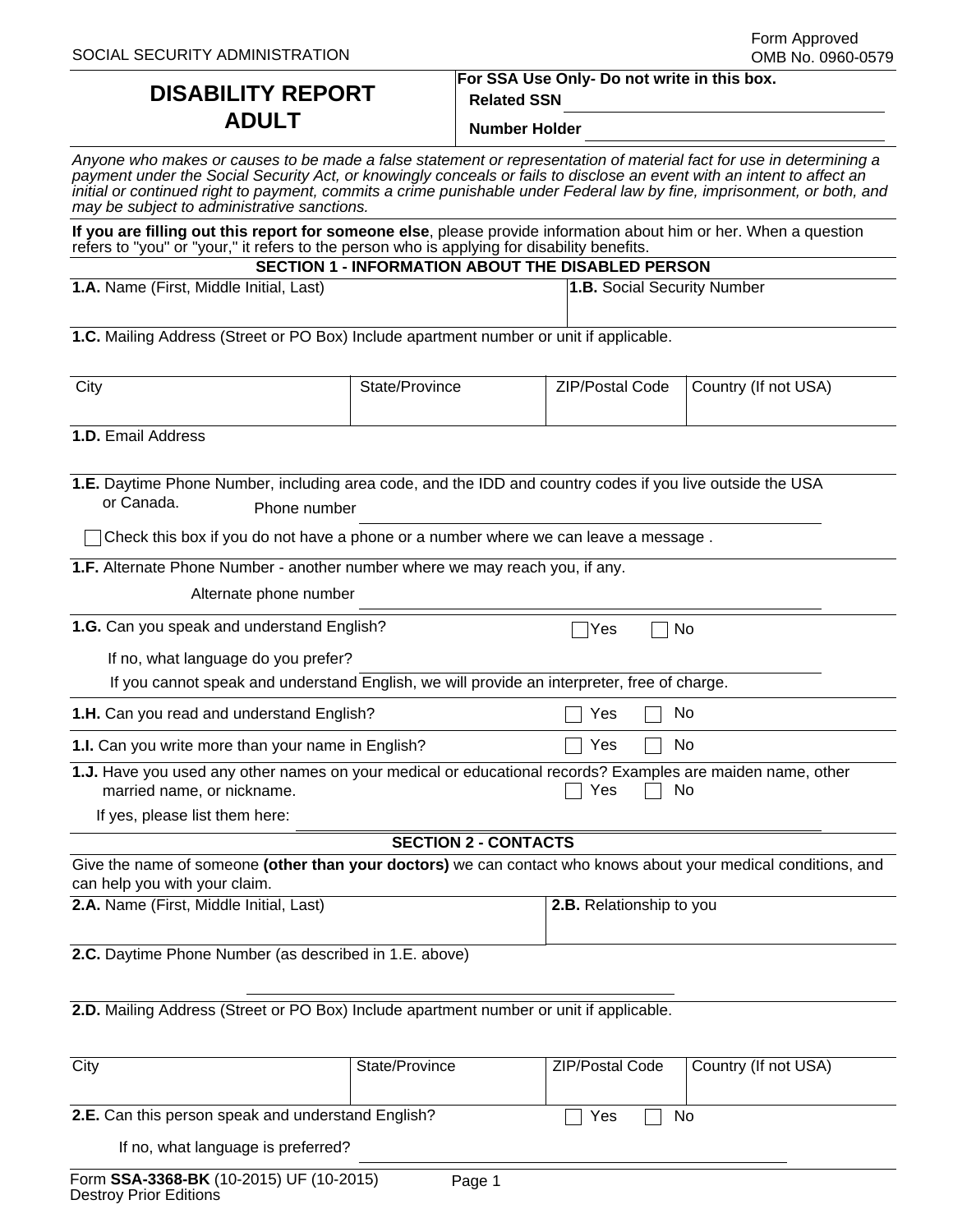|                                                                                                                                                                                                                                                                                                                                                                                                                                                                           | <b>SECTION 2 - CONTACTS (continued)</b>                           |                                      |                             |
|---------------------------------------------------------------------------------------------------------------------------------------------------------------------------------------------------------------------------------------------------------------------------------------------------------------------------------------------------------------------------------------------------------------------------------------------------------------------------|-------------------------------------------------------------------|--------------------------------------|-----------------------------|
| 2.F. Who is completing this report?                                                                                                                                                                                                                                                                                                                                                                                                                                       |                                                                   |                                      |                             |
| The person who is applying for disability. (Go to Section 3 - Medical Conditions)<br>The person listed in 2.A. (Go to Section 3 - Medical Conditions)<br>Someone else (Complete the rest of Section 2 below)                                                                                                                                                                                                                                                              |                                                                   |                                      |                             |
| 2.G. Name (First, Middle Initial, Last)                                                                                                                                                                                                                                                                                                                                                                                                                                   |                                                                   | 2.H. Relationship to Person Applying |                             |
| 2.I. Daytime Phone Number                                                                                                                                                                                                                                                                                                                                                                                                                                                 |                                                                   |                                      |                             |
| 2.J. Mailing Address (Street or PO Box) Include apartment number or unit if applicable.                                                                                                                                                                                                                                                                                                                                                                                   |                                                                   |                                      |                             |
| <b>City</b>                                                                                                                                                                                                                                                                                                                                                                                                                                                               | <b>State/Province</b>                                             | <b>ZIP/Postal Code</b>               | <b>Country (If not USA)</b> |
|                                                                                                                                                                                                                                                                                                                                                                                                                                                                           | <b>SECTION 3 - MEDICAL CONDITIONS</b>                             |                                      |                             |
| 3.A. List all of the physical or mental conditions (including emotional or learning problems) that limit your ability to work.<br>If you have cancer, please include the stage and type. List each condition separately.                                                                                                                                                                                                                                                  |                                                                   |                                      |                             |
| 1.<br>2.                                                                                                                                                                                                                                                                                                                                                                                                                                                                  |                                                                   |                                      |                             |
| 3.                                                                                                                                                                                                                                                                                                                                                                                                                                                                        |                                                                   |                                      |                             |
| 4.                                                                                                                                                                                                                                                                                                                                                                                                                                                                        |                                                                   |                                      |                             |
| 5.                                                                                                                                                                                                                                                                                                                                                                                                                                                                        |                                                                   |                                      |                             |
|                                                                                                                                                                                                                                                                                                                                                                                                                                                                           | If you need more space, go to Section 11-Remarks on the last page |                                      |                             |
| 3.B. What is your height without shoes?                                                                                                                                                                                                                                                                                                                                                                                                                                   |                                                                   |                                      |                             |
|                                                                                                                                                                                                                                                                                                                                                                                                                                                                           | <b>OR</b><br>feet<br>inches                                       | centimeters (if outside USA)         |                             |
| 3.C. What is your weight without shoes?                                                                                                                                                                                                                                                                                                                                                                                                                                   | <b>OR</b>                                                         |                                      |                             |
|                                                                                                                                                                                                                                                                                                                                                                                                                                                                           | pounds                                                            | kilograms (if outside USA)           |                             |
| 3.D. Do your conditions cause you pain or other symptoms?                                                                                                                                                                                                                                                                                                                                                                                                                 |                                                                   | Yes                                  | No                          |
| 4.A. Are you currently working?                                                                                                                                                                                                                                                                                                                                                                                                                                           | <b>SECTION 4 - WORK ACTIVITY</b>                                  |                                      |                             |
| $\Box$ No, I have never worked (Go to question 4.B. below)                                                                                                                                                                                                                                                                                                                                                                                                                |                                                                   |                                      |                             |
| $\Box$ No, I have stopped working (Go to question 4.C. below)                                                                                                                                                                                                                                                                                                                                                                                                             |                                                                   |                                      |                             |
| $\Box$ Yes, I am currently working (Go to question 4.F. on page 3)                                                                                                                                                                                                                                                                                                                                                                                                        |                                                                   |                                      |                             |
| IF YOU HAVE NEVER WORKED:<br>4.B. When do you believe your condition(s) became severe enough to keep you from working (even though you have<br>never worked)? (month/day/year)                                                                                                                                                                                                                                                                                            |                                                                   | (Go to Section 5 on page 3)          |                             |
| <b>IF YOU HAVE STOPPED WORKING:</b><br>4.C. When did you stop working? (month/day/year)<br>Why did you stop working?<br>Because of my condition(s).<br>Because of other reasons. Please explain why you stopped working (for example: laid off, early<br>retirement, seasonal work ended, business closed)<br>Even though you stopped working for other reasons, when do you believe your<br>condition(s) became severe enough to keep you from working? (month/day/year) |                                                                   |                                      |                             |
| 4.D. Did your condition(s) cause you to make changes in your work activity? (for example: job duties, hours, or                                                                                                                                                                                                                                                                                                                                                           |                                                                   |                                      |                             |
| rate of pay)<br>No (Go to Section 5 - Education and Training on page 3)                                                                                                                                                                                                                                                                                                                                                                                                   |                                                                   |                                      |                             |
| Yes When did you make changes? (month/day/year)                                                                                                                                                                                                                                                                                                                                                                                                                           |                                                                   |                                      |                             |
| Form SSA-3368-BK (10-2015) UF (10-2015)                                                                                                                                                                                                                                                                                                                                                                                                                                   | Page 2                                                            |                                      |                             |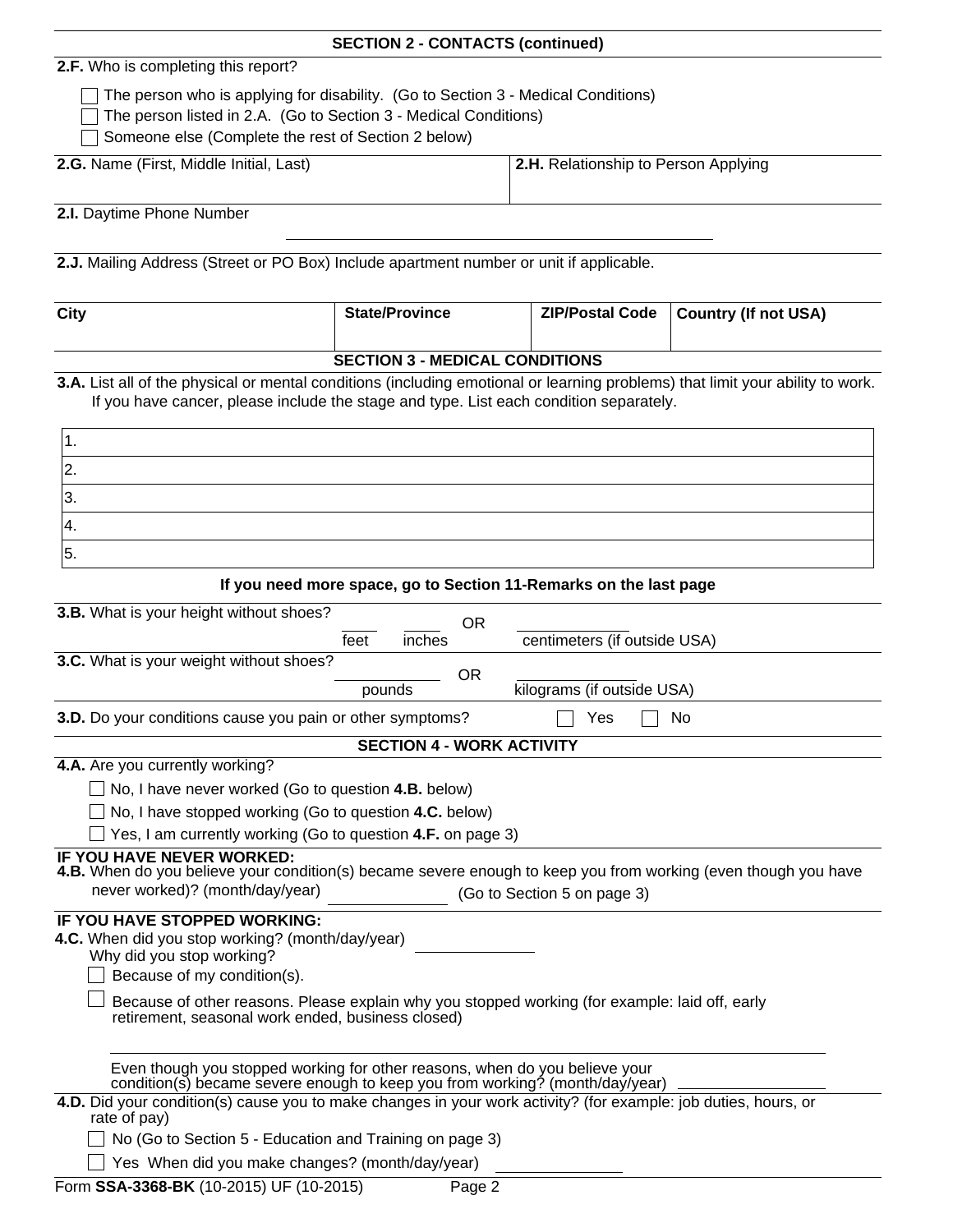|    |                                                                                                                                                                                                                                                       |                                                                                            |                                                |   |    |   |                     |                | <b>SECTION 4 - WORK ACTIVITY (continued)</b> |   |                                           |    |                    |                                                                                                 |  |                                                                                                                 |   |                                                                                                                        |
|----|-------------------------------------------------------------------------------------------------------------------------------------------------------------------------------------------------------------------------------------------------------|--------------------------------------------------------------------------------------------|------------------------------------------------|---|----|---|---------------------|----------------|----------------------------------------------|---|-------------------------------------------|----|--------------------|-------------------------------------------------------------------------------------------------|--|-----------------------------------------------------------------------------------------------------------------|---|------------------------------------------------------------------------------------------------------------------------|
|    | 4.E. Since the date in 4.D. above, have you had gross earnings greater than \$1,090 in any month? Do not count sick<br>leave, vacation, or disability pay. (We may contact you for more information.)<br>No (Go to Section 5)   Yes (Go to Section 5) |                                                                                            |                                                |   |    |   |                     |                |                                              |   |                                           |    |                    |                                                                                                 |  |                                                                                                                 |   |                                                                                                                        |
|    |                                                                                                                                                                                                                                                       | IF YOU ARE CURRENTLY WORKING:                                                              |                                                |   |    |   |                     |                |                                              |   |                                           |    |                    |                                                                                                 |  |                                                                                                                 |   |                                                                                                                        |
|    |                                                                                                                                                                                                                                                       |                                                                                            |                                                |   |    |   |                     |                |                                              |   |                                           |    |                    |                                                                                                 |  | 4.F. Has your condition(s) caused you to make changes in your work activity? (for example: job duties or hours) |   |                                                                                                                        |
|    |                                                                                                                                                                                                                                                       |                                                                                            | No                                             |   |    |   |                     |                |                                              |   |                                           |    |                    | When did your condition(s) first start bothering you? (month/day/year)                          |  |                                                                                                                 |   |                                                                                                                        |
|    |                                                                                                                                                                                                                                                       |                                                                                            | Yes                                            |   |    |   |                     |                | When did you make changes? (month/day/year)  |   |                                           |    |                    |                                                                                                 |  |                                                                                                                 |   |                                                                                                                        |
|    |                                                                                                                                                                                                                                                       |                                                                                            |                                                |   |    |   |                     |                |                                              |   |                                           |    |                    | count sick leave, vacation, or disability pay. (We may contact you for more information.)       |  |                                                                                                                 |   | 4.G. Since your condition(s) first bothered you, have you had gross earnings greater than \$1,090 in any month? Do not |
|    |                                                                                                                                                                                                                                                       |                                                                                            |                                                |   | No |   | Yes                 |                |                                              |   |                                           |    |                    |                                                                                                 |  |                                                                                                                 |   |                                                                                                                        |
|    |                                                                                                                                                                                                                                                       |                                                                                            |                                                |   |    |   |                     |                | <b>SECTION 5 - EDUCATION AND TRAINING</b>    |   |                                           |    |                    |                                                                                                 |  |                                                                                                                 |   |                                                                                                                        |
|    |                                                                                                                                                                                                                                                       | 5.A. Check the highest grade of school completed.                                          |                                                |   |    |   |                     |                |                                              |   |                                           |    |                    |                                                                                                 |  | College:                                                                                                        |   |                                                                                                                        |
|    |                                                                                                                                                                                                                                                       |                                                                                            |                                                |   |    |   |                     |                |                                              |   |                                           |    |                    |                                                                                                 |  |                                                                                                                 |   |                                                                                                                        |
|    | 0                                                                                                                                                                                                                                                     |                                                                                            | 2                                              | 3 | 4  | 5 | 6                   | 7              | 8                                            | 9 | 10                                        | 11 | 12                 | <b>GED</b>                                                                                      |  | 2                                                                                                               | 3 | 4 or more                                                                                                              |
|    |                                                                                                                                                                                                                                                       |                                                                                            |                                                |   |    |   |                     |                |                                              |   |                                           |    |                    |                                                                                                 |  |                                                                                                                 |   |                                                                                                                        |
|    |                                                                                                                                                                                                                                                       | Date completed:                                                                            |                                                |   |    |   |                     |                |                                              |   |                                           |    |                    |                                                                                                 |  |                                                                                                                 |   |                                                                                                                        |
|    |                                                                                                                                                                                                                                                       | 5.B. Did you attend special education classes?                                             |                                                |   |    |   |                     |                |                                              |   |                                           |    |                    |                                                                                                 |  |                                                                                                                 |   |                                                                                                                        |
|    |                                                                                                                                                                                                                                                       |                                                                                            |                                                |   |    |   |                     |                |                                              |   |                                           |    |                    | Yes                                                                                             |  |                                                                                                                 |   | No (Go to 5.C.)                                                                                                        |
|    |                                                                                                                                                                                                                                                       | Name of School                                                                             |                                                |   |    |   |                     |                |                                              |   |                                           |    |                    |                                                                                                 |  |                                                                                                                 |   |                                                                                                                        |
|    |                                                                                                                                                                                                                                                       |                                                                                            |                                                |   |    |   |                     |                |                                              |   |                                           |    |                    |                                                                                                 |  |                                                                                                                 |   |                                                                                                                        |
|    | City                                                                                                                                                                                                                                                  |                                                                                            |                                                |   |    |   |                     | State/Province |                                              |   |                                           |    |                    | Country (If not USA)                                                                            |  |                                                                                                                 |   |                                                                                                                        |
|    |                                                                                                                                                                                                                                                       |                                                                                            |                                                |   |    |   |                     |                |                                              |   |                                           |    |                    |                                                                                                 |  |                                                                                                                 |   |                                                                                                                        |
|    |                                                                                                                                                                                                                                                       | Dates attended special education classes:                                                  |                                                |   |    |   |                     |                | from                                         |   |                                           |    |                    | to                                                                                              |  |                                                                                                                 |   |                                                                                                                        |
|    |                                                                                                                                                                                                                                                       | 5.C. Have you completed any type of specialized job training, trade, or vocational school? |                                                |   |    |   |                     |                |                                              |   |                                           |    |                    |                                                                                                 |  |                                                                                                                 |   |                                                                                                                        |
|    |                                                                                                                                                                                                                                                       |                                                                                            |                                                |   |    |   |                     |                |                                              |   |                                           |    |                    | Yes                                                                                             |  | No                                                                                                              |   |                                                                                                                        |
|    |                                                                                                                                                                                                                                                       | If "Yes," what type?                                                                       |                                                |   |    |   |                     |                |                                              |   |                                           |    | Date completed:    |                                                                                                 |  |                                                                                                                 |   |                                                                                                                        |
|    |                                                                                                                                                                                                                                                       |                                                                                            |                                                |   |    |   |                     |                |                                              |   |                                           |    |                    |                                                                                                 |  |                                                                                                                 |   |                                                                                                                        |
|    |                                                                                                                                                                                                                                                       |                                                                                            |                                                |   |    |   |                     |                |                                              |   |                                           |    |                    | If you need to list other education or training use Section 11 - Remarks on the last page.      |  |                                                                                                                 |   |                                                                                                                        |
|    |                                                                                                                                                                                                                                                       |                                                                                            |                                                |   |    |   |                     |                | <b>SECTION 6 - JOB HISTORY</b>               |   |                                           |    |                    |                                                                                                 |  |                                                                                                                 |   |                                                                                                                        |
|    |                                                                                                                                                                                                                                                       | because of your physical or mental conditions. List your most recent job first.            |                                                |   |    |   |                     |                |                                              |   |                                           |    |                    | 6.A. List the jobs (up to 5) that you have had in the 15 years before you became unable to work |  |                                                                                                                 |   |                                                                                                                        |
|    |                                                                                                                                                                                                                                                       | unable to work.                                                                            |                                                |   |    |   |                     |                |                                              |   |                                           |    |                    |                                                                                                 |  | Check here and go to Section 7 on page 5 if you did not work at all in the 15 years before you became           |   |                                                                                                                        |
|    |                                                                                                                                                                                                                                                       |                                                                                            | Type of<br><b>Job Title</b><br><b>Business</b> |   |    |   | <b>Dates Worked</b> |                |                                              |   | <b>Hours</b><br><b>Days</b><br>Per<br>Per |    | <b>Rate of Pay</b> |                                                                                                 |  |                                                                                                                 |   |                                                                                                                        |
|    |                                                                                                                                                                                                                                                       |                                                                                            |                                                |   |    |   |                     |                | From<br>MM/YY                                |   | To<br>MM/YY                               |    | <b>Day</b>         | <b>Week</b>                                                                                     |  | Amount                                                                                                          |   | <b>Frequency</b>                                                                                                       |
| 1. |                                                                                                                                                                                                                                                       |                                                                                            |                                                |   |    |   |                     |                |                                              |   |                                           |    |                    |                                                                                                 |  |                                                                                                                 |   |                                                                                                                        |
|    |                                                                                                                                                                                                                                                       |                                                                                            |                                                |   |    |   |                     |                |                                              |   |                                           |    |                    |                                                                                                 |  |                                                                                                                 |   |                                                                                                                        |
| 2. |                                                                                                                                                                                                                                                       |                                                                                            |                                                |   |    |   |                     |                |                                              |   |                                           |    |                    |                                                                                                 |  |                                                                                                                 |   |                                                                                                                        |
|    |                                                                                                                                                                                                                                                       |                                                                                            |                                                |   |    |   |                     |                |                                              |   |                                           |    |                    |                                                                                                 |  |                                                                                                                 |   |                                                                                                                        |
| 3. |                                                                                                                                                                                                                                                       |                                                                                            |                                                |   |    |   |                     |                |                                              |   |                                           |    |                    |                                                                                                 |  |                                                                                                                 |   |                                                                                                                        |
|    |                                                                                                                                                                                                                                                       |                                                                                            |                                                |   |    |   |                     |                |                                              |   |                                           |    |                    |                                                                                                 |  |                                                                                                                 |   |                                                                                                                        |
| 4. |                                                                                                                                                                                                                                                       |                                                                                            |                                                |   |    |   |                     |                |                                              |   |                                           |    |                    |                                                                                                 |  |                                                                                                                 |   |                                                                                                                        |
| 5. |                                                                                                                                                                                                                                                       |                                                                                            |                                                |   |    |   |                     |                |                                              |   |                                           |    |                    |                                                                                                 |  |                                                                                                                 |   |                                                                                                                        |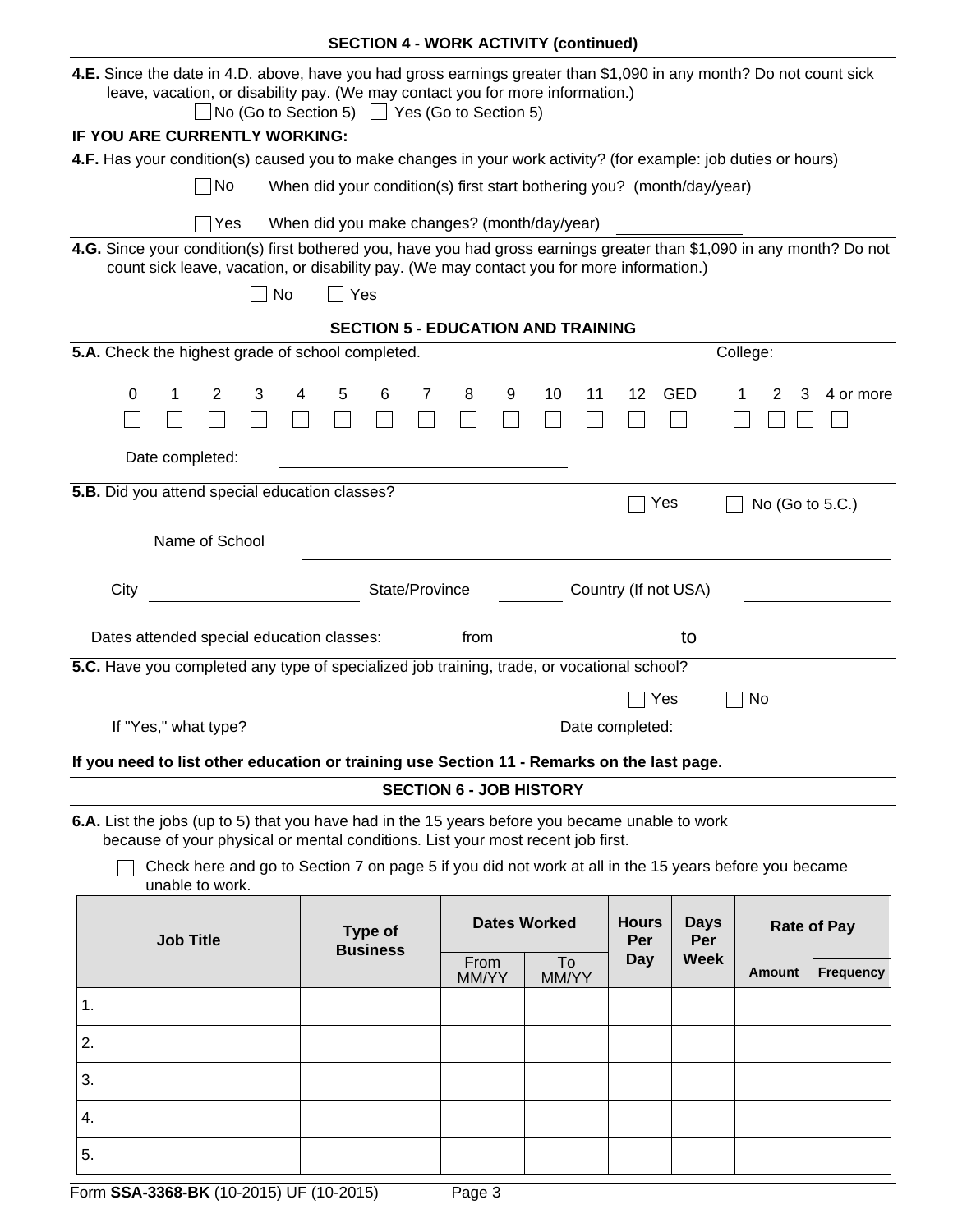## **SECTION 6 - JOB HISTORY (continued) Check the box below that applies to you.**  $\Box$ I had **only one job** in the last 15 years before I became unable to work. Answer the questions below. I had **more than one job** in the last 15 years before I became unable to work. Do **not** answer the  $\Box$ questions on this page; go to Section 7 on page 5. (We may contact you for more information.) **Do not** complete this page if you had **more than one job** in the last 15 years before you became unable to work. **6.B.** Describe this job. What did you do all day?

# **(If you need more space, use Section 11 - Remarks on the last page.) 6.C.** In this job, did you: Use machines, tools or equipment?  $\Box$  Yes  $\Box$  No Use technical knowledge or skills? Yes No Do any writing, complete reports, or perform any duties like this?  $\Box$  Yes  $\Box$  No **6.D.** In this job, how many total hours each day did you do each of the tasks listed: **Task Hours Task Hours Task Hours**

| Task         | <b>Hours</b> | Task                                         | <b>Hours</b> | Task                                 | <b>Hours</b> |
|--------------|--------------|----------------------------------------------|--------------|--------------------------------------|--------------|
| Walk         |              | Stoop (Bend down & forward at waist.)        |              | Handle large objects                 |              |
| Stand        |              | Kneel (Bend legs to rest on knees.)          |              | Write, type, or handle small objects |              |
| Sit          |              | Crouch (Bend legs & back down<br>& forward.) |              | <b>Reach</b>                         |              |
| <b>Climb</b> |              | Crawl (Move on hands & knees.)               |              |                                      |              |

**6.E.** Lifting and carrying *(Explain in the box below, what you lifted, how far you carried it, and how often you did this in your job.)*

| 6.F. Check heaviest weight lifted:                                                                            |
|---------------------------------------------------------------------------------------------------------------|
| Less than 10 lbs.<br>$10$ lbs.<br>20 lbs.<br>50 lbs.<br>100 lbs. or more<br>Other                             |
| <b>6.G.</b> Check weight frequently lifted: (by frequently, we mean from 1/3 to 2/3 of the workday.)          |
|                                                                                                               |
| Less than 10 lbs.<br>25 lbs.<br>50 lbs. or more<br>$10$ lbs.<br>Other                                         |
|                                                                                                               |
| 6.H. Did you supervise other people in this job?<br>Yes (Complete items below.) $\Box$ No (if No, go to 6.I.) |
|                                                                                                               |
| How many people did you supervise?                                                                            |
| What part of your time did you spend supervising people?                                                      |
| Did you hire and fire employees? $\Box$ Yes<br>No                                                             |
| 6.I. Were you a lead worker?<br>No<br>Yes                                                                     |
| Form SSA-3368-BK (10-2015) UF (10-2015)<br>Page 4                                                             |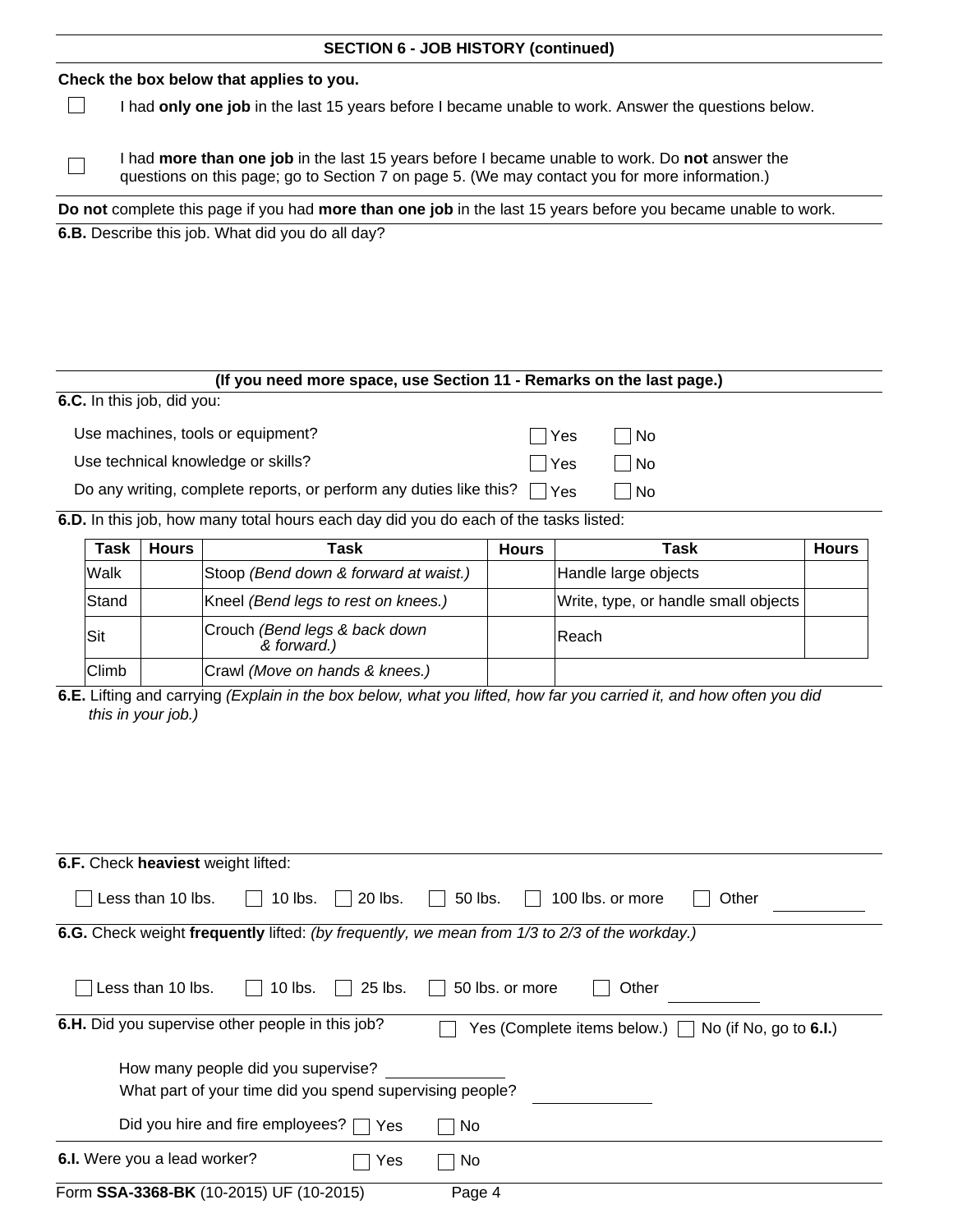|                                                                     | <b>SECTION 7 - MEDICINES</b>                                                              |                            |
|---------------------------------------------------------------------|-------------------------------------------------------------------------------------------|----------------------------|
| 7. Are you taking any medicines (prescription or non-prescription)? |                                                                                           |                            |
| Yes                                                                 | (Give the information requested below. You may need to look at your medicine containers.) |                            |
| (Go to Section 8-Medical Treatment.)<br>No                          |                                                                                           |                            |
| <b>Name of Medicine</b>                                             | If prescribed, give name of<br>doctor                                                     | <b>Reason for medicine</b> |
|                                                                     |                                                                                           |                            |
|                                                                     |                                                                                           |                            |
|                                                                     |                                                                                           |                            |
|                                                                     |                                                                                           |                            |
|                                                                     |                                                                                           |                            |
|                                                                     |                                                                                           |                            |
|                                                                     |                                                                                           |                            |
|                                                                     |                                                                                           |                            |
|                                                                     |                                                                                           |                            |
|                                                                     |                                                                                           |                            |
|                                                                     |                                                                                           |                            |
|                                                                     |                                                                                           |                            |

**If you need to list other medicines, go to Section 11 - Remarks on the last page.**

## **SECTION 8 - MEDICAL TREATMENT**

Have you seen a doctor or other health care professional or received treatment at a hospital or clinic, or **do you have a future appointment scheduled**?

| 8.A. For any physical condition(s)?                                          |                      |  |  |
|------------------------------------------------------------------------------|----------------------|--|--|
|                                                                              | $\Box$ Yes $\Box$ No |  |  |
| 8.B. For any mental condition(s) (including emotional or learning problems)? |                      |  |  |
|                                                                              | $\Box$ Yes $\Box$ No |  |  |
|                                                                              |                      |  |  |

**If you answered "No" to both 8.A. and 8.B., go to Section 9 - Other Medical Information on page 11.**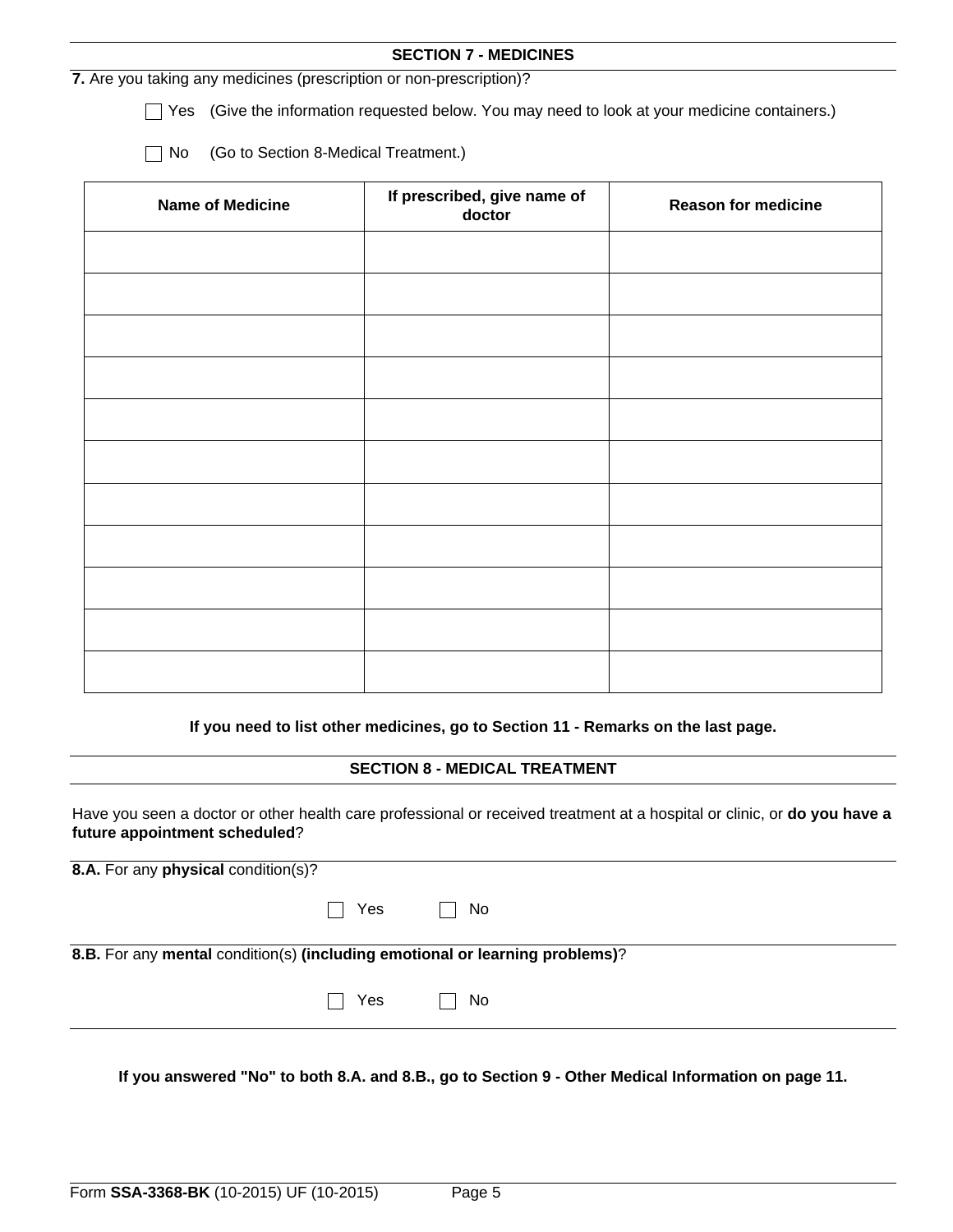Tell us who may have medical records about any of your **physical and/or mental** condition(s) (including emotional or learning problems). This includes doctors' offices, hospitals **(including emergency room visits)**, clinics, and other health care facilities. Tell us about your next appointment, if you have one scheduled.

| 8.C. Name of Facility or Office                                            | Name of health care professional who treated you |  |  |
|----------------------------------------------------------------------------|--------------------------------------------------|--|--|
|                                                                            |                                                  |  |  |
| ALL OF THE QUESTIONS ON THIS PAGE REFER TO THE HEALTH CARE PROVIDER ABOVE. |                                                  |  |  |
| <b>Phone Number</b>                                                        | Patient ID# (if known)                           |  |  |

Mailing Address

| City                                   | State/Province                  | <b>ZIP/Postal Code</b>          | Country (If not USA) |
|----------------------------------------|---------------------------------|---------------------------------|----------------------|
|                                        |                                 |                                 |                      |
| <b>Dates of Treatment</b>              |                                 |                                 |                      |
| 1. Office, Clinic or                   | 2. Emergency Room visits        | 3. Overnight hospital stays     |                      |
| <b>Outpatient visits</b>               | List the most recent date first | List the most recent date first |                      |
| <b>First Visit</b>                     | A.                              | IA. Date in                     | lDate out            |
|                                        |                                 |                                 |                      |
| Last Visit                             | B.                              | B. Date in                      | lDate out            |
|                                        |                                 |                                 |                      |
| Next scheduled appointment (if any) C. |                                 | C. Date in                      | lDate out            |
|                                        |                                 |                                 |                      |

**What medical conditions were treated or evaluated?**

What treatment did you receive for the above conditions? (Do not describe medicines or tests in this box.)

Check the boxes below for any tests this provider performed or sent you to, or has scheduled you to take. Please give the dates for past and future tests. If you need to list more tests, use Section 11-Remarks on the last page.

**Check this box if no tests by this provider or at this facility.**

| <b>Kind of Test</b>       | Dates of Tests | <b>Kind of Test</b>     | <b>Dates of Tests</b> |
|---------------------------|----------------|-------------------------|-----------------------|
| EKG (heart test)          |                | EEG (brain wave test)   |                       |
| Treadmill (exercise test) |                | <b>HIV Test</b>         |                       |
| Cardiac Catheterization   |                | Blood Test (not HIV)    |                       |
| Biopsy (list body part)   |                | X-Ray (list body part)  |                       |
|                           |                |                         |                       |
| <b>Hearing Test</b>       |                | MRI/CT Scan (list body  |                       |
| Speech/Language Test      |                | part)                   |                       |
| Vision Test               |                | Other (please describe) |                       |
| <b>Breathing Test</b>     |                |                         |                       |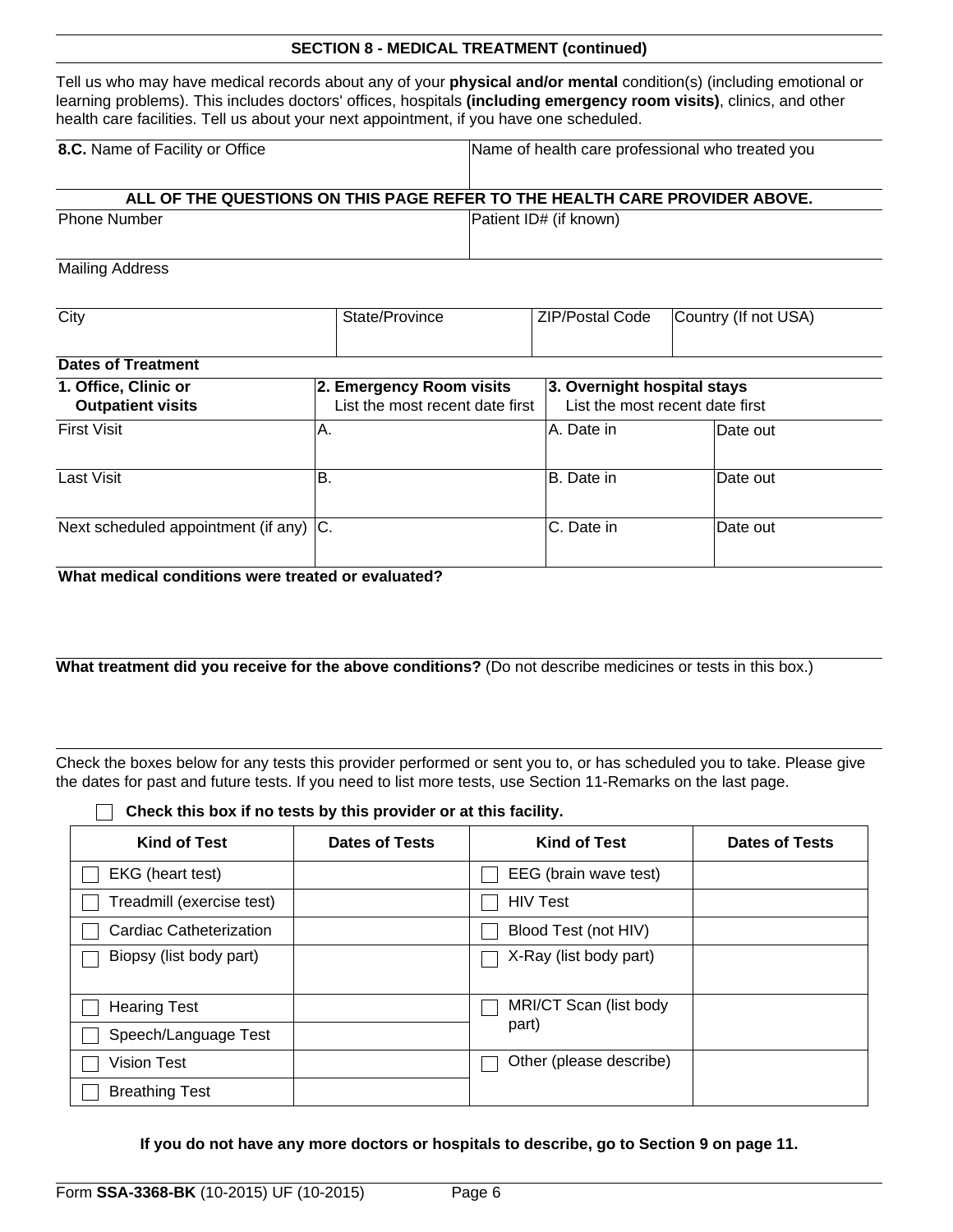Tell us who may have medical records about any of your **physical and/or mental** condition(s) (including emotional or learning problems). This includes doctors' offices, hospitals **(including emergency room visits)**, clinics, and other health care facilities. Tell us about your next appointment, if you have one scheduled.

| 8.D. Name of Facility or Office                                            | Name of health care professional who treated you |  |  |
|----------------------------------------------------------------------------|--------------------------------------------------|--|--|
| ALL OF THE QUESTIONS ON THIS PAGE REFER TO THE HEALTH CARE PROVIDER ABOVE. |                                                  |  |  |
| <b>Phone Number</b>                                                        | Patient ID# (if known)                           |  |  |

Mailing Address

| City                                             | State/Province                                              | <b>ZIP/Postal Code</b>      | Country (If not USA)            |
|--------------------------------------------------|-------------------------------------------------------------|-----------------------------|---------------------------------|
|                                                  |                                                             |                             |                                 |
| <b>Dates of Treatment</b>                        |                                                             |                             |                                 |
| 1. Office, Clinic or<br><b>Outpatient visits</b> | 2. Emergency Room visits<br>List the most recent date first | 3. Overnight hospital stays | List the most recent date first |
| <b>First Visit</b>                               | Α.                                                          | IA. Date in                 | lDate out                       |
| Last Visit                                       | В.                                                          | B. Date in                  | Date out                        |
| Next scheduled appointment (if any) C.           |                                                             | C. Date in                  | Date out                        |

**What medical conditions were treated or evaluated?**

**What treatment did you receive for the above conditions?** (Do not describe medicines or tests in this box.)

Tell us about any tests this provider performed or sent you to, or has scheduled you to take. Please give the dates for past and future tests. If you need to list more tests, use Section 11 - Remarks on the last page.

**Check this box if no tests by this provider or at this facility.**

| <b>Kind of Test</b>       | <b>Dates of Tests</b> | <b>Kind of Test</b>     | <b>Dates of Tests</b> |
|---------------------------|-----------------------|-------------------------|-----------------------|
| EKG (heart test)          |                       | EEG (brain wave test)   |                       |
| Treadmill (exercise test) |                       | <b>HIV Test</b>         |                       |
| Cardiac Catheterization   |                       | Blood Test (not HIV)    |                       |
| Biopsy (list body part)   |                       | X-Ray (list body part)  |                       |
|                           |                       |                         |                       |
| <b>Hearing Test</b>       |                       | MRI/CT Scan (list body  |                       |
| Speech/Language Test      |                       | part)                   |                       |
| <b>Vision Test</b>        |                       | Other (please describe) |                       |
| <b>Breathing Test</b>     |                       |                         |                       |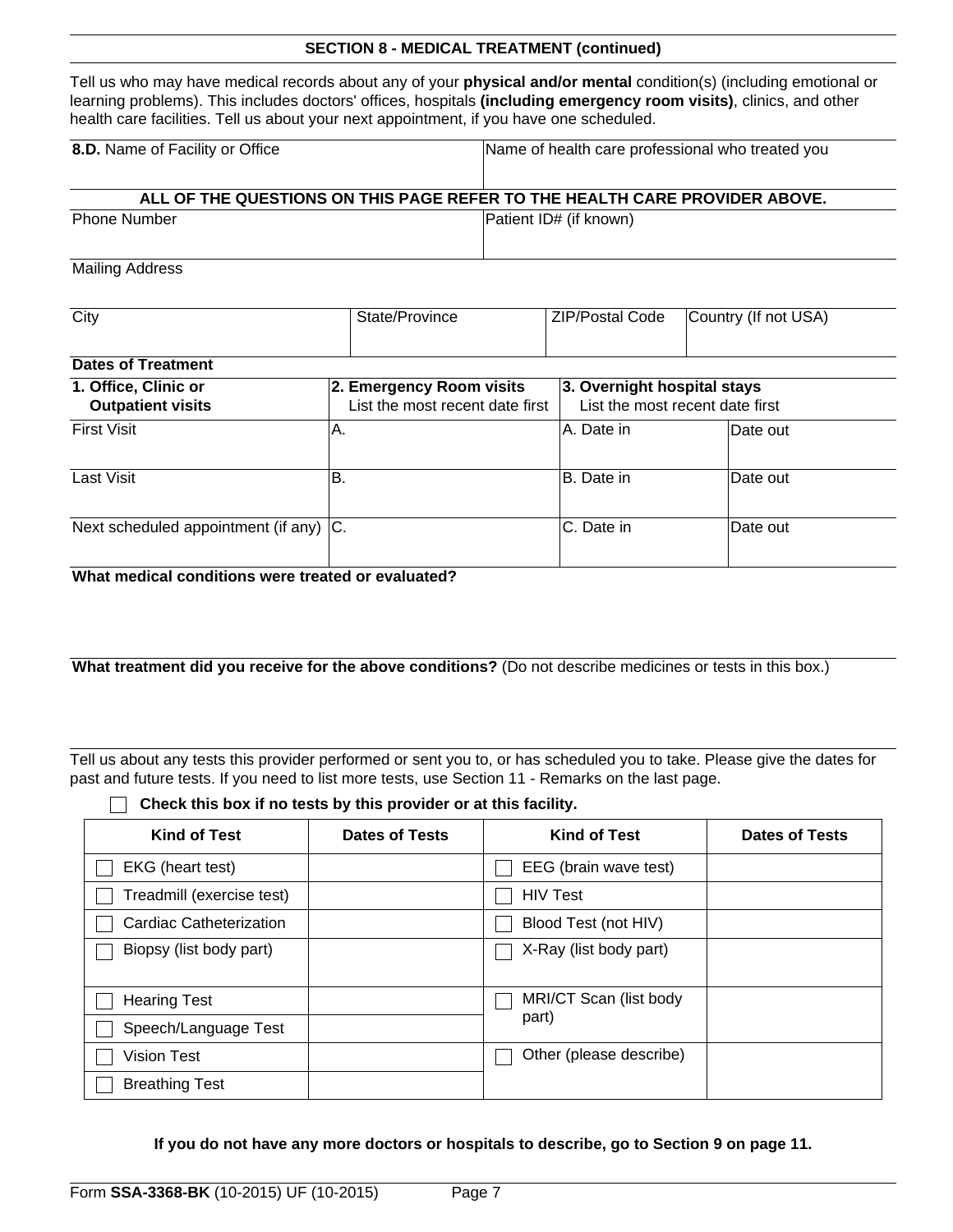Tell us who may have medical records about any of your **physical and/or mental** condition(s) (including emotional or learning problems). This includes doctors' offices, hospitals **(including emergency room visits)**, clinics, and other health care facilities. Tell us about your next appointment, if you have one scheduled.

| 8.E. Name of Facility or Office | Name of health care professional who treated you                           |  |  |
|---------------------------------|----------------------------------------------------------------------------|--|--|
|                                 | ALL OF THE QUESTIONS ON THIS PAGE REFER TO THE HEALTH CARE PROVIDER ABOVE. |  |  |
| <b>Phone Number</b>             | Patient ID# (if known)                                                     |  |  |

Mailing Address

| City                                   | State/Province                  | <b>ZIP/Postal Code</b>          | Country (If not USA) |
|----------------------------------------|---------------------------------|---------------------------------|----------------------|
|                                        |                                 |                                 |                      |
| <b>Dates of Treatment</b>              |                                 |                                 |                      |
| 1. Office, Clinic or                   | 2. Emergency Room visits        | 3. Overnight hospital stays     |                      |
| <b>Outpatient visits</b>               | List the most recent date first | List the most recent date first |                      |
| <b>First Visit</b>                     | Α.                              | A. Date in                      | Date out             |
| Last Visit                             | В.                              | B. Date in                      | Date out             |
| Next scheduled appointment (if any) C. |                                 | C. Date in                      | Date out             |

**What medical conditions were treated or evaluated?**

**What treatment did you receive for the above conditions?** (Do not describe medicines or tests in this box.)

Tell us about any tests this provider performed or sent you to, or has scheduled you to take. Please give the dates for past and future tests. If you need to list more tests, use Section 11 - Remarks on the last page.

**Check this box if no tests by this provider or at this facility.**

| <b>Kind of Test</b>       | <b>Dates of Tests</b> | <b>Kind of Test</b>     | <b>Dates of Tests</b> |
|---------------------------|-----------------------|-------------------------|-----------------------|
| EKG (heart test)          |                       | EEG (brain wave test)   |                       |
| Treadmill (exercise test) |                       | <b>HIV Test</b>         |                       |
| Cardiac Catheterization   |                       | Blood Test (not HIV)    |                       |
| Biopsy (list body part)   |                       | X-Ray (list body part)  |                       |
| <b>Hearing Test</b>       |                       | MRI/CT Scan (list body  |                       |
| Speech/Language Test      |                       | part)                   |                       |
| <b>Vision Test</b>        |                       | Other (please describe) |                       |
| <b>Breathing Test</b>     |                       |                         |                       |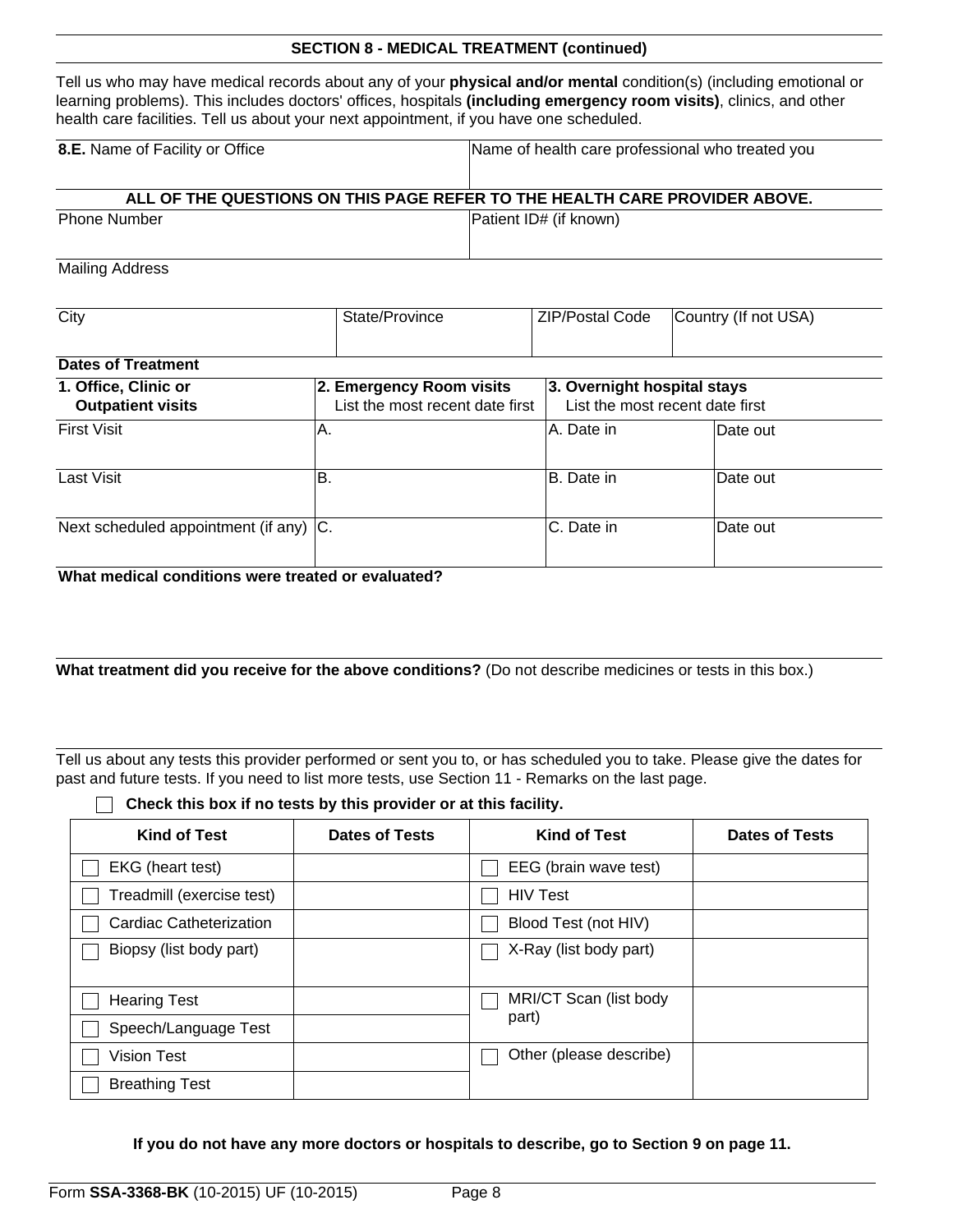Tell us who may have medical records about any of your **physical and/or mental** condition(s) (including emotional or learning problems). This includes doctors' offices, hospitals **(including emergency room visits)**, clinics, and other health care facilities. Tell us about your next appointment, if you have one scheduled.

| 8.F. Name of Facility or Office                                            | Name of health care professional who treated you |  |
|----------------------------------------------------------------------------|--------------------------------------------------|--|
| ALL OF THE QUESTIONS ON THIS PAGE REFER TO THE HEALTH CARE PROVIDER ABOVE. |                                                  |  |
| <b>Phone Number</b>                                                        | Patient ID# (if known)                           |  |

Mailing Address

| City                                             | State/Province                                              | <b>ZIP/Postal Code</b>      | Country (If not USA)            |
|--------------------------------------------------|-------------------------------------------------------------|-----------------------------|---------------------------------|
|                                                  |                                                             |                             |                                 |
| <b>Dates of Treatment</b>                        |                                                             |                             |                                 |
| 1. Office, Clinic or<br><b>Outpatient visits</b> | 2. Emergency Room visits<br>List the most recent date first | 3. Overnight hospital stays | List the most recent date first |
| <b>First Visit</b>                               | IA.                                                         | IA. Date in                 | Date out                        |
| Last Visit                                       | lB.                                                         | B. Date in                  | lDate out                       |
| Next scheduled appointment (if any) C.           |                                                             | C. Date in                  | lDate out                       |

**What medical conditions were treated or evaluated?**

**What treatment did you receive for the above conditions?** (Do not describe medicines or tests in this box.)

Tell us about any tests this provider performed or sent you to, or has scheduled you to take. Please give the dates for past and future tests. If you need to list more tests, use Section 11 - Remarks on the last page.

**Check this box if no tests by this provider or at this facility.**

| <b>Kind of Test</b>       | <b>Dates of Tests</b> | <b>Kind of Test</b>     | <b>Dates of Tests</b> |
|---------------------------|-----------------------|-------------------------|-----------------------|
| EKG (heart test)          |                       | EEG (brain wave test)   |                       |
| Treadmill (exercise test) |                       | <b>HIV Test</b>         |                       |
| Cardiac Catheterization   |                       | Blood Test (not HIV)    |                       |
| Biopsy (list body part)   |                       | X-Ray (list body part)  |                       |
|                           |                       |                         |                       |
| <b>Hearing Test</b>       |                       | MRI/CT Scan (list body  |                       |
| Speech/Language Test      |                       | part)                   |                       |
| <b>Vision Test</b>        |                       | Other (please describe) |                       |
| <b>Breathing Test</b>     |                       |                         |                       |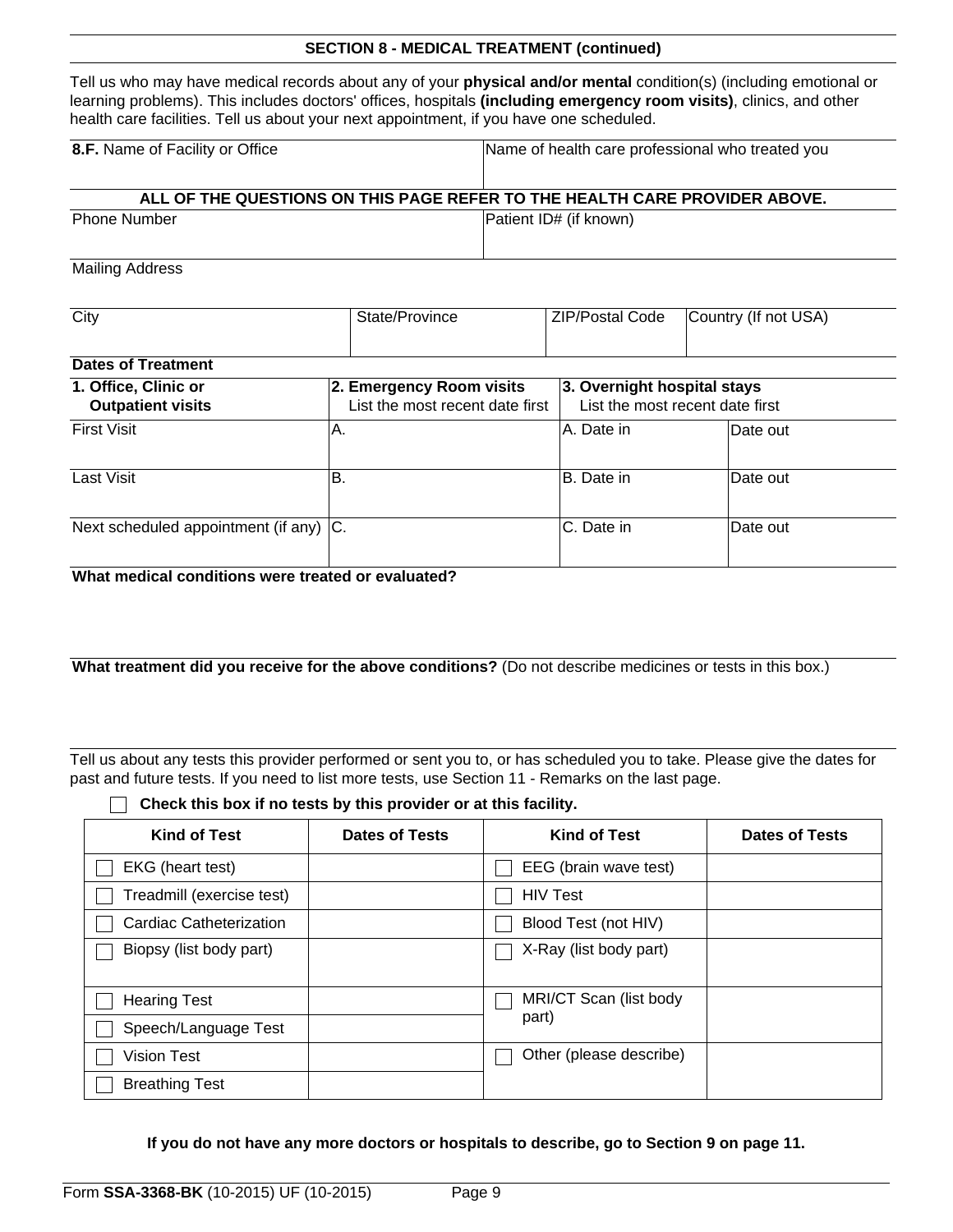Tell us who may have medical records about any of your **physical and/or mental** condition(s) (including emotional or learning problems). This includes doctors' offices, hospitals **(including emergency room visits)**, clinics, and other health care facilities. Tell us about your next appointment, if you have one scheduled.

| 8.G. Name of Facility or Office                                            | Name of health care professional who treated you |  |
|----------------------------------------------------------------------------|--------------------------------------------------|--|
| ALL OF THE QUESTIONS ON THIS PAGE REFER TO THE HEALTH CARE PROVIDER ABOVE. |                                                  |  |
| <b>Phone Number</b>                                                        | Patient ID# (if known)                           |  |

Mailing Address

| City                                             | State/Province                                              | <b>ZIP/Postal Code</b>      | Country (If not USA)            |
|--------------------------------------------------|-------------------------------------------------------------|-----------------------------|---------------------------------|
|                                                  |                                                             |                             |                                 |
| <b>Dates of Treatment</b>                        |                                                             |                             |                                 |
| 1. Office, Clinic or<br><b>Outpatient visits</b> | 2. Emergency Room visits<br>List the most recent date first | 3. Overnight hospital stays | List the most recent date first |
| <b>First Visit</b>                               | IA.                                                         | IA. Date in                 | Date out                        |
| Last Visit                                       | lB.                                                         | B. Date in                  | lDate out                       |
| Next scheduled appointment (if any) C.           |                                                             | C. Date in                  | lDate out                       |

**What medical conditions were treated or evaluated?**

**What treatment did you receive for the above conditions?** (Do not describe medicines or tests in this box.)

Tell us about any tests this provider performed or sent you to, or has scheduled you to take. Please give the dates for past and future tests. If you need to list more tests, use Section 11 - Remarks on the last page.

**Check this box if no tests by this provider or at this facility.**

| <b>Kind of Test</b>       | <b>Dates of Tests</b> | <b>Kind of Test</b>     | <b>Dates of Tests</b> |
|---------------------------|-----------------------|-------------------------|-----------------------|
| EKG (heart test)          |                       | EEG (brain wave test)   |                       |
| Treadmill (exercise test) |                       | <b>HIV Test</b>         |                       |
| Cardiac Catheterization   |                       | Blood Test (not HIV)    |                       |
| Biopsy (list body part)   |                       | X-Ray (list body part)  |                       |
|                           |                       |                         |                       |
| <b>Hearing Test</b>       |                       | MRI/CT Scan (list body  |                       |
| Speech/Language Test      |                       | part)                   |                       |
| Vision Test               |                       | Other (please describe) |                       |
| <b>Breathing Test</b>     |                       |                         |                       |

**If you have been treated by more than five doctors or hospitals, use Section 11 - Remarks on the last page and give the same detailed information as above for each healthcare provider.**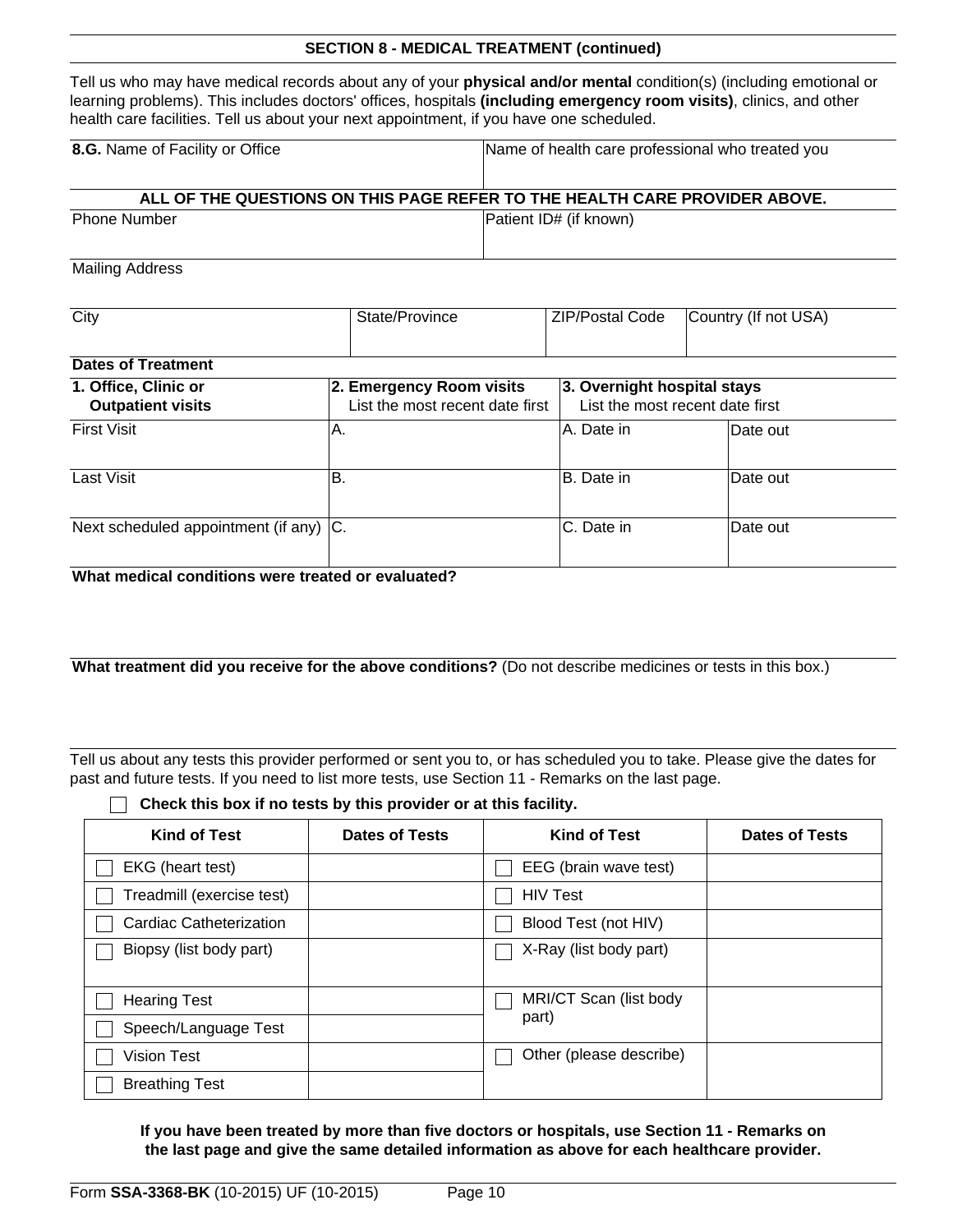#### **SECTION 9 - OTHER MEDICAL INFORMATION**

**9.** Does **anyone else** have medical information about your physical and/or mental condition(s) (including emotional and learning problems), or are you scheduled to see anyone else? (This may include places such as workers' compensation, vocational rehabilitation, insurance companies who have paid you disability benefits, prisons, attorneys, social service agencies and welfare.)

Yes (Please complete the information below.)

|  | No (If you are receiving Supplemental Security Income (SSI) and have been asked to complete this report, |
|--|----------------------------------------------------------------------------------------------------------|
|  | go to Section 10 - Vocational Rehabilitation; if not, go to Section 11 on the last page.)                |

| Name of Organization | Phone Number |
|----------------------|--------------|
|                      |              |

#### Mailing Address

| City                        | State/Province       | <b>ZIP/Postal Code</b> | Country (If not USA)          |
|-----------------------------|----------------------|------------------------|-------------------------------|
| Name of Contact Person      |                      |                        | Claim or ID number (if any)   |
| Date of First Contact       | Date of Last Contact |                        | Date of Next Contact (if any) |
| <b>Reasons for Contacts</b> |                      |                        |                               |

### **If you need to list other people or organizations use Section 11 - Remarks on the last page and give the same detailed information as above for each one you list.**

#### **COMPLETE THIS SECTION ONLY IF YOU ARE ALREADY RECEIVING SSI.**

## **SECTION 10 - VOCATIONAL REHABILITATION, EMPLOYMENT, OR OTHER SUPPORT SERVICES**

No (Go to Section 11)

**10.A.** Have you participated, or are you participating in:

- An individual work plan with an employment network under the Ticket to Work Program;
- An individualized plan for employment with a vocational rehabilitation agency or any other organization;
- A Plan to Achieve Self-Support (PASS);
- An Individualized Education Program (IEP) through a school (if a student age 18-21); or
- Any program providing vocational rehabilitation, employment services, or other support services to help you go to work?

| Yes (Complete the following information) |  |
|------------------------------------------|--|
|------------------------------------------|--|

|  | 10.B. Name of Organization or School |  |
|--|--------------------------------------|--|

| Name of Counselor, Instructor, or Job Coach | <b>Phone Number</b> |
|---------------------------------------------|---------------------|
|                                             |                     |

#### Mailing Address

| City                                                           | State/Province | ZIP/Postal Code | Country (If not USA) |  |
|----------------------------------------------------------------|----------------|-----------------|----------------------|--|
|                                                                |                |                 |                      |  |
| 10.C. When did you start participating in the plan or program? |                |                 |                      |  |